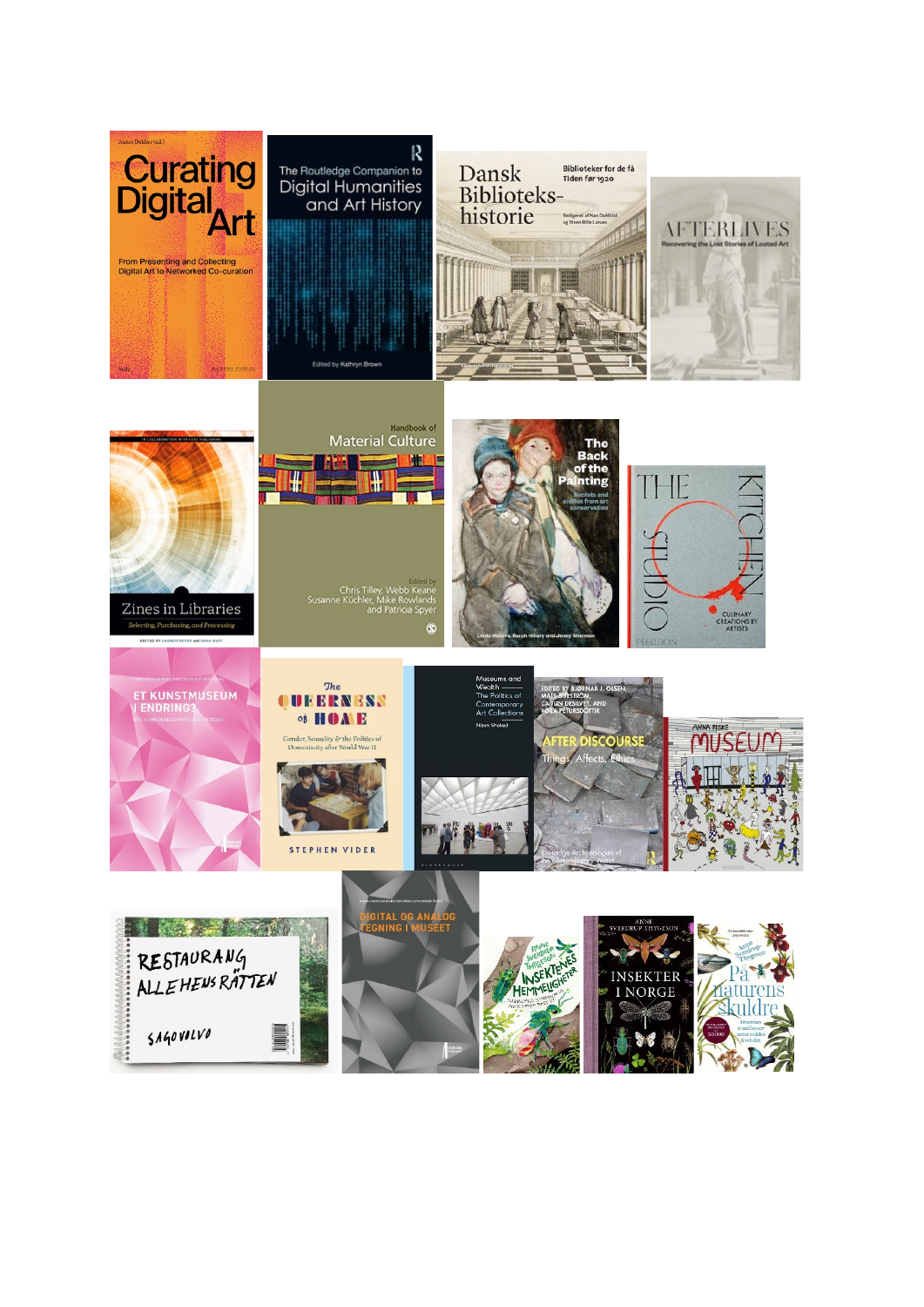## Museologi, formidling og generelt

## *Klikk på tittelen for å se plassering i biblioteket*

- Alexander, Darsie og Sam Sackeroff, red. *[Afterlives: Recovering the lost stories of looted art](https://bibsys-almaprimo.hosted.exlibrisgroup.com/permalink/f/1n8chvd/BIBSYS_ILS71641470830002201)*. New [Haven: Yale University Press, 2021.](https://bibsys-almaprimo.hosted.exlibrisgroup.com/permalink/f/1n8chvd/BIBSYS_ILS71641470830002201)
- Brown, Kathryn. *[The Routledge companion to digital humanities and art history](https://bibsys-almaprimo.hosted.exlibrisgroup.com/permalink/f/17b6085/BIBSYS_ILS71643908010002201)*. Routledge Art History [and Visual Studies Companions. London: Routledge, 2020.](https://bibsys-almaprimo.hosted.exlibrisgroup.com/permalink/f/17b6085/BIBSYS_ILS71643908010002201)
- Christensen-Scheel, Boel og Line Engen, red. *[Et kunstmuseum i endring?: Nye formidlingspraksiser i](https://bibsys-almaprimo.hosted.exlibrisgroup.com/permalink/f/1n8chvd/BIBSYS_ILS71587929630002201)  Norden*[. Trondheim: Museumsforlaget, 2022.](https://bibsys-almaprimo.hosted.exlibrisgroup.com/permalink/f/1n8chvd/BIBSYS_ILS71587929630002201)
- Dahlkild, Nan og Steen Bille Larsen. *Dansk bibliotekshistorie*[. Aarhus: Aarhus Universitetsforlag, 2021.](https://bibsys-almaprimo.hosted.exlibrisgroup.com/permalink/f/1n8chvd/BIBSYS_ILS71638529090002201)
- Dekker, Annet. *[Curating digital art: From presenting and collecting digital art to networked co](https://bibsys-almaprimo.hosted.exlibrisgroup.com/permalink/f/1n8chvd/BIBSYS_ILS71642895860002201)curation*[. Amsterdam: Valiz, 2021.](https://bibsys-almaprimo.hosted.exlibrisgroup.com/permalink/f/1n8chvd/BIBSYS_ILS71642895860002201)
- DeVoe, Lauren og Sara Duff. *[Zines in libraries: Selecting, purchasing, and processing.](https://bibsys-almaprimo.hosted.exlibrisgroup.com/permalink/f/1n8chvd/BIBSYS_ILS71643887840002201)* Chicago: ALA [Editions, 2022.](https://bibsys-almaprimo.hosted.exlibrisgroup.com/permalink/f/1n8chvd/BIBSYS_ILS71643887840002201)
- Fiske, Anna. *Museum*[. Oslo: Cappelen Damm, 2022.](https://bibsys-almaprimo.hosted.exlibrisgroup.com/permalink/f/1n8chvd/BIBSYS_ILS71639579510002201)
- [Hedberg, Anna Carin og Rikke Lundgreen, red.](https://bibsys-almaprimo.hosted.exlibrisgroup.com/permalink/f/1n8chvd/BIBSYS_ILS71605740490002201) *Digital og analog tegning i museet*. Trondheim Oslo: [Museumsforlaget, 2022.](https://bibsys-almaprimo.hosted.exlibrisgroup.com/permalink/f/1n8chvd/BIBSYS_ILS71605740490002201)
- Källman, Jenny. *Restaurang Allehensrätten*[. Lund: Null & Void Books, 2016.](https://bibsys-almaprimo.hosted.exlibrisgroup.com/permalink/f/1n8chvd/BIBSYS_ILS71644002880002201)
- [Olsen, Bjørnar, Mats Burström, Caitlin DeSilvey og Þóra Pétursdóttir, red.](https://bibsys-almaprimo.hosted.exlibrisgroup.com/permalink/f/1n8chvd/BIBSYS_ILS71611439960002201) *After discourse: Things, affects, ethics*[. London: Routledge, 2021.](https://bibsys-almaprimo.hosted.exlibrisgroup.com/permalink/f/1n8chvd/BIBSYS_ILS71611439960002201)
- Robecchi, Michele, red. *[The kitchen studio: Culinary creations by artists](https://bibsys-almaprimo.hosted.exlibrisgroup.com/permalink/f/1n8chvd/BIBSYS_ILS71644000950002201)*. London: Phaidon Press, 2021.
- Shaked, Nizan. *[Museums and wealth: The politics of contemporary art collections](https://bibsys-almaprimo.hosted.exlibrisgroup.com/permalink/f/1n8chvd/BIBSYS_ILS71644283990002201)*. London: Bloomsbury [Academic, 2022.](https://bibsys-almaprimo.hosted.exlibrisgroup.com/permalink/f/1n8chvd/BIBSYS_ILS71644283990002201)
- Sverdrup-Thygeson, Anne. *[Insektenes hemmeligheter: Snorkelmygg, zombiebiller og andre småkryp](https://bibsys-almaprimo.hosted.exlibrisgroup.com/permalink/f/1n8chvd/BIBSYS_ILS71576519790002201)  rundt deg*[. Oslo: Kagge, 2021.](https://bibsys-almaprimo.hosted.exlibrisgroup.com/permalink/f/1n8chvd/BIBSYS_ILS71576519790002201)
- [Sverdrup-Thygeson, Anne.](https://bibsys-almaprimo.hosted.exlibrisgroup.com/permalink/f/1n8chvd/BIBSYS_ILS71614999670002201) *Insekter i Norge*. Oslo: Kagge, 2021.
- Sverdrup-Thygeson, Anne. *[På naturens skuldre: Hvordan ti millioner arter redder livet ditt](https://bibsys-almaprimo.hosted.exlibrisgroup.com/permalink/f/17b6085/BIBSYS_ILS71596147920002201)*. Oslo: [Kagge, 2020.](https://bibsys-almaprimo.hosted.exlibrisgroup.com/permalink/f/17b6085/BIBSYS_ILS71596147920002201)
- Tilley, Christopher, red. *[Handbook of material culture](https://bibsys-almaprimo.hosted.exlibrisgroup.com/permalink/f/17b6085/BIBSYS_ILS71503436690002201)*. Los Angeles: SAGE, 2013.
- Vider, Stephen. *[The queerness of home: Gender, sexuality, and the politics of domesticity after World](https://bibsys-almaprimo.hosted.exlibrisgroup.com/permalink/f/17b6085/BIBSYS_ILS71644254300002201)  War II*[. Chicago: University of Chicago Press, 2021.](https://bibsys-almaprimo.hosted.exlibrisgroup.com/permalink/f/17b6085/BIBSYS_ILS71644254300002201)

Waters, Linda, Sarah Hillary og Jenny Sherman. *[The back of the painting: Secrets and stories from art](https://bibsys-almaprimo.hosted.exlibrisgroup.com/permalink/f/1n8chvd/BIBSYS_ILS71647141410002201)*